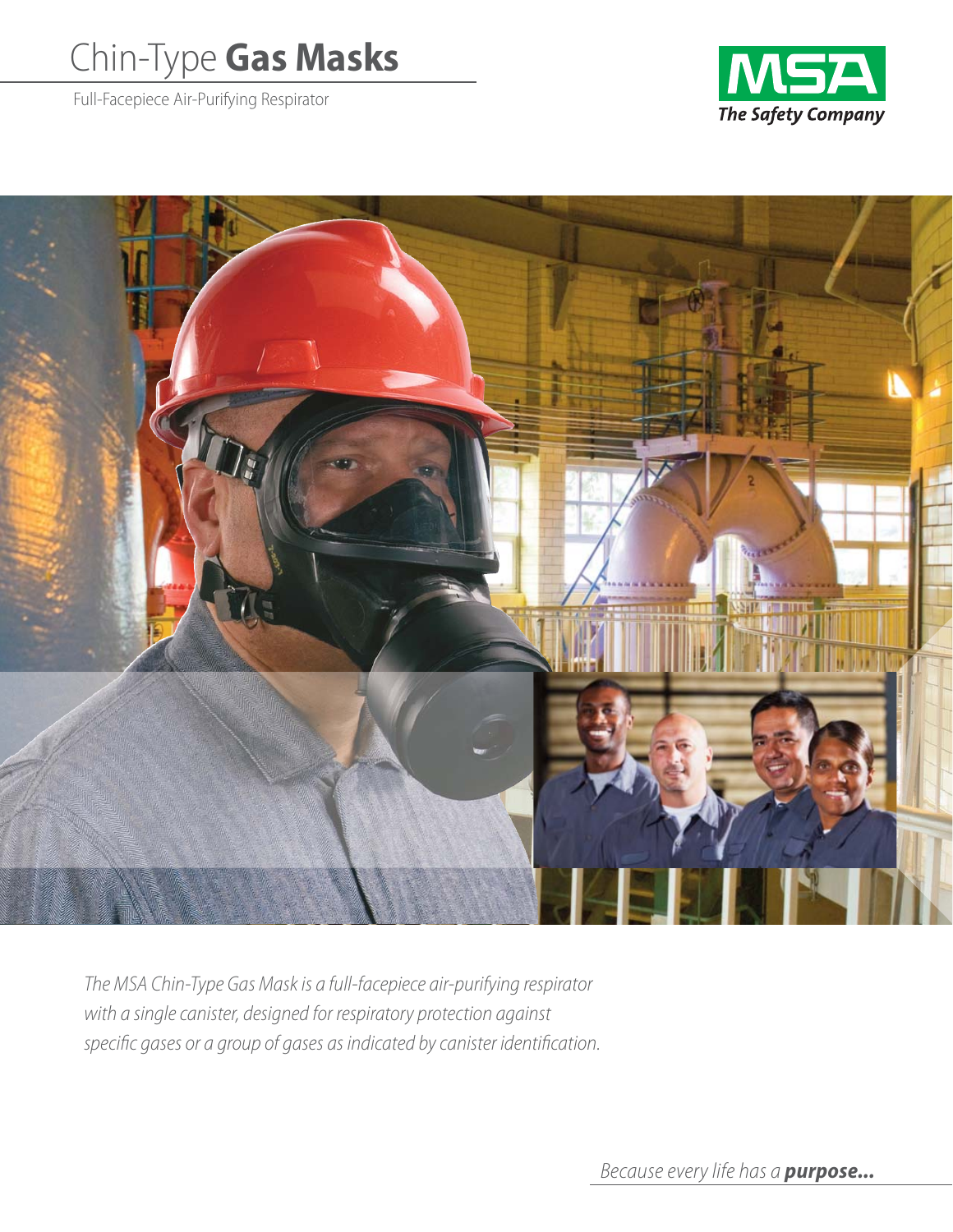The lightweight, round plastic canister attaches directly to the facepiece, yet permits downward head movement. Chin-Type Gas Masks can be used for many applications including paper mills, chemical plants, agri-business, fumigation and HazMat situations. Choices include a silicone or rubber facepiece in three sizes and four styles, optional carrying/storage case and wall hanger. A belt-mounted option is also available. MSA NIOSH-approved canisters with particulate filters have a five-year shelf life. Round plastic chin canisters are provided for one of four hazard groups:

• Phosphine/ammonia/chlorine/P100

• Organic vapor/P100

• Hydrogen fluoride/chlorine/P100

- 
- Formaldehyde/acid gas/chlorine dioxide/hydrogen sulfide/P100

Gas masks are designed solely to remove specific contaminants from air. Their use is restricted to entry into, or work within, atmospheres that are within canister limitations. They are not intended for oxygen-deficient atmospheres (less than 19.5%  $O_2$ ). Gas masks may be used for escape only from atmospheres in which the contaminant concentration does not exceed the gas mask maximum use concentration. Chin-Type Gas Masks have the following maximum use limitations:

**Routine use:** 50 times the Permissible Exposure Level (PEL) - Do not exceed the Immediately Dangerous to Life or Health (IDLH) concentration.

**Escape use:** contaminant concentrations up to gas mask maximum use concentrations, providing there is sufficient oxygen to support life.

Gas masks are generally suitable for ventilated areas with relatively stable concentration levels. They should never be used within confined spaces, or where oxygen deficiency and/or high gas concentrations may exist.

| <b>MSA Facepieces</b>                                                                                                                                                                                                        | <b>Material Options</b> |                                |            | <b>Head Harness</b> |                                   |  |
|------------------------------------------------------------------------------------------------------------------------------------------------------------------------------------------------------------------------------|-------------------------|--------------------------------|------------|---------------------|-----------------------------------|--|
|                                                                                                                                                                                                                              | <b>SILICONE</b>         | <b>HYCAR™</b><br><b>RUBBER</b> | <b>NET</b> | <b>RUBBER</b>       | <b>ADVANTAGE-</b><br><b>STYLE</b> |  |
| ADVANTAGE® 4100<br><b>FACEPIECE</b>                                                                                                                                                                                          | ■                       | ٠                              | ▅          | ▖                   |                                   |  |
| <b>ADVANTAGE 3100</b>                                                                                                                                                                                                        |                         |                                |            |                     |                                   |  |
| <b>ULTRAVUE®</b><br><b>FACEPIECE</b>                                                                                                                                                                                         |                         |                                |            |                     |                                   |  |
| <b>ULTRA ELITE®</b><br><b>FACEPIECE</b>                                                                                                                                                                                      | ┓                       | ٠                              |            | ▄                   |                                   |  |
| · Optional lens cover for additional scratch resistance.<br>For the Advantage 4100 Facepiece, an adapter is available for converting it into a twin cartridge<br>respirator (with Advantage Cartridges) or a RD40 Facepiece. |                         |                                |            |                     |                                   |  |
| Optional Carrying/Storage Plastic Case                                                                                                                                                                                       |                         |                                |            |                     |                                   |  |
| Optional carrying/storage plastic case with carrying strap and separate wall-mounting bracket is ideal<br>for storage in car trunks and tool lockers.                                                                        |                         |                                |            |                     |                                   |  |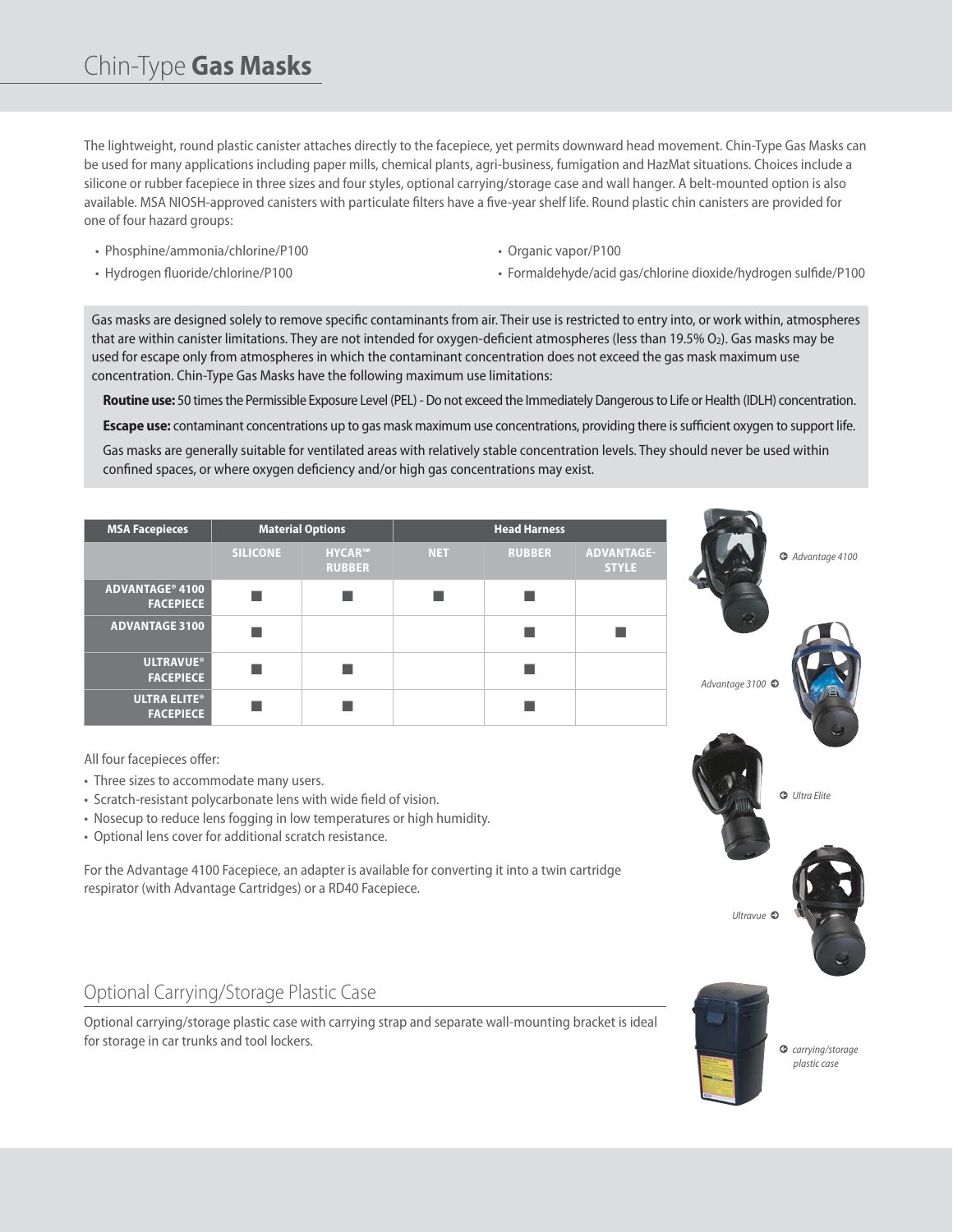

# Ordering Information

Gas mask facepieces, canisters and storage cases are sold separately.

| Advantage 4100 Facepiece (also requires RD40 Canister Adapter P/N 10065330) |                           |               |                              |              |               |              |
|-----------------------------------------------------------------------------|---------------------------|---------------|------------------------------|--------------|---------------|--------------|
| <b>SILICONE</b>                                                             | <b>SMALL</b>              |               | <b>MEDIUM</b>                |              | <b>LARGE</b>  |              |
| POLYESTER NET HEAD HARNESS                                                  |                           | 10083796      | 10083792                     |              | 10083800      |              |
| <b>RUBBER HEAD HARNESS</b>                                                  |                           | 10083798      | 10083794                     |              | 10083802      |              |
| <b>KEVLAR NET HEAD HARNESS</b>                                              | 10108575                  |               | 10108573                     |              | 10108577      |              |
| <b>HYCAR</b>                                                                | <b>SMALL</b>              |               | <b>MEDIUM</b>                |              | <b>LARGE</b>  |              |
| POLYESTER NET HEAD HARNESS                                                  | 10083797                  |               | 10083793                     |              | 10083801      |              |
| <b>RUBBER HEAD HARNESS</b>                                                  | 10083799                  |               | 10083795                     |              | 10083803      |              |
| <b>KEVLAR NET HEAD HARNESS</b>                                              | 10108576                  |               | 10108574                     |              | 10108578      |              |
| Advantage 3100 Single-Port Respirator Facepiece                             |                           |               |                              |              |               |              |
| <b>HARNESS</b>                                                              | <b>SMALL</b>              |               | <b>MEDIUM</b>                |              | <b>LARGE</b>  |              |
| <b>WITH RUBBER HARNESS</b>                                                  | 10028999                  |               | 10028998                     |              | 10029000      |              |
| WITH ADVANTAGE HARNESS                                                      | 10031343                  |               | 10031342                     |              | 10031344      |              |
|                                                                             | <b>Ultravue Facepiece</b> |               | <b>Ultra Elite Facepiece</b> |              |               |              |
| <b>MATERIAL</b>                                                             | <b>SMALL</b>              | <b>MEDIUM</b> | <b>LARGE</b>                 | <b>SMALL</b> | <b>MEDIUM</b> | <b>LARGE</b> |
| <b>BLACK SILICONE</b>                                                       | 480251                    | 480247        | 480255                       | 493072       | 493028        | 493116       |
| <b>BLACK HYCAR RUBBER</b>                                                   | 471218                    | 457126        | 471230                       | 493064       | 493020        | 493108       |

| <b>Replacement Canisters for Chin-Type Gas Masks</b>                 |                                  |               |                 |                               |                     |                                                                                |                        |                         |
|----------------------------------------------------------------------|----------------------------------|---------------|-----------------|-------------------------------|---------------------|--------------------------------------------------------------------------------|------------------------|-------------------------|
| <b>MSA CANISTER</b>                                                  | <b>PURIFYING</b>                 | <b>COLOR</b>  | <b>APPROVAL</b> | <b>MAXIMUM USE CONDITIONS</b> |                     | <b>GAS/VAPOR</b>                                                               | <b>SINGLE</b>          | <b>BOX/12</b>           |
| <b>IDENTIFICATION</b>                                                | <b>PROTECTION</b><br><b>CODE</b> | <b>CODING</b> |                 | % VOLUME                      | <b>PPM</b>          |                                                                                | <b>CANISTER</b><br>P/N | <b>CANISTERS</b><br>P/N |
| Phosphine/ammonia/<br>chlorine/P100                                  | PH/AM/CL                         |               | TC-14G-0274     | 0.50%<br>0.15%                | 5000<br>1500        | Ammonia, chlorine<br>and phosphine                                             | 10059903*              | 10094314*               |
| Organic vapor/P100                                                   | OV                               |               | TC-14G-0279     | 0.50%                         | 5000                | Organic vapors, also<br>effective against organic<br>iodides and iodide vapors | 10067469*              | 10094315*               |
| Hydrogen fluoride/<br>chlorine/P100                                  | HF/CL                            |               | TC-14G-0280     | 0.10%                         | 1000<br>5000        | Hydrogen fluoride<br>and chlorine                                              | 10067491*              | 10091352*               |
| Formaldehyde/acid gas/<br>chlorine dioxide/<br>hydrogen sulfide/P100 | FM/AG/CD/HS                      |               | TC-14G-0282     | 0.05%<br>0.50%<br>0.10%       | 500<br>5000<br>1000 | Formaldehyde, acid gas,<br>chlorine dioxide and<br>hydrogen sulfide            | 10067470*              | 10094316*               |

\* Canister contains a P100 particulate filter (99.97% filter efficiency level) effective against all particulate aerosols.

| <b>Storage Cases for Chin-Type Gas Masks</b>                  |          |  |  |  |
|---------------------------------------------------------------|----------|--|--|--|
| <b>MSA STORAGE CASE IDENTIFICATION</b>                        | P/N      |  |  |  |
| Phosphine/ammonia/chlorine/P100                               | 10075204 |  |  |  |
| Organic vapor/P100                                            | 10075207 |  |  |  |
| Hydrogen fluoride/chlorine/P100                               | 10075205 |  |  |  |
| Formaldehyde/acid qas/chlorine dioxide/ hydrogen sulfide/P100 | 10075206 |  |  |  |
| Wall bracket                                                  | 10071231 |  |  |  |